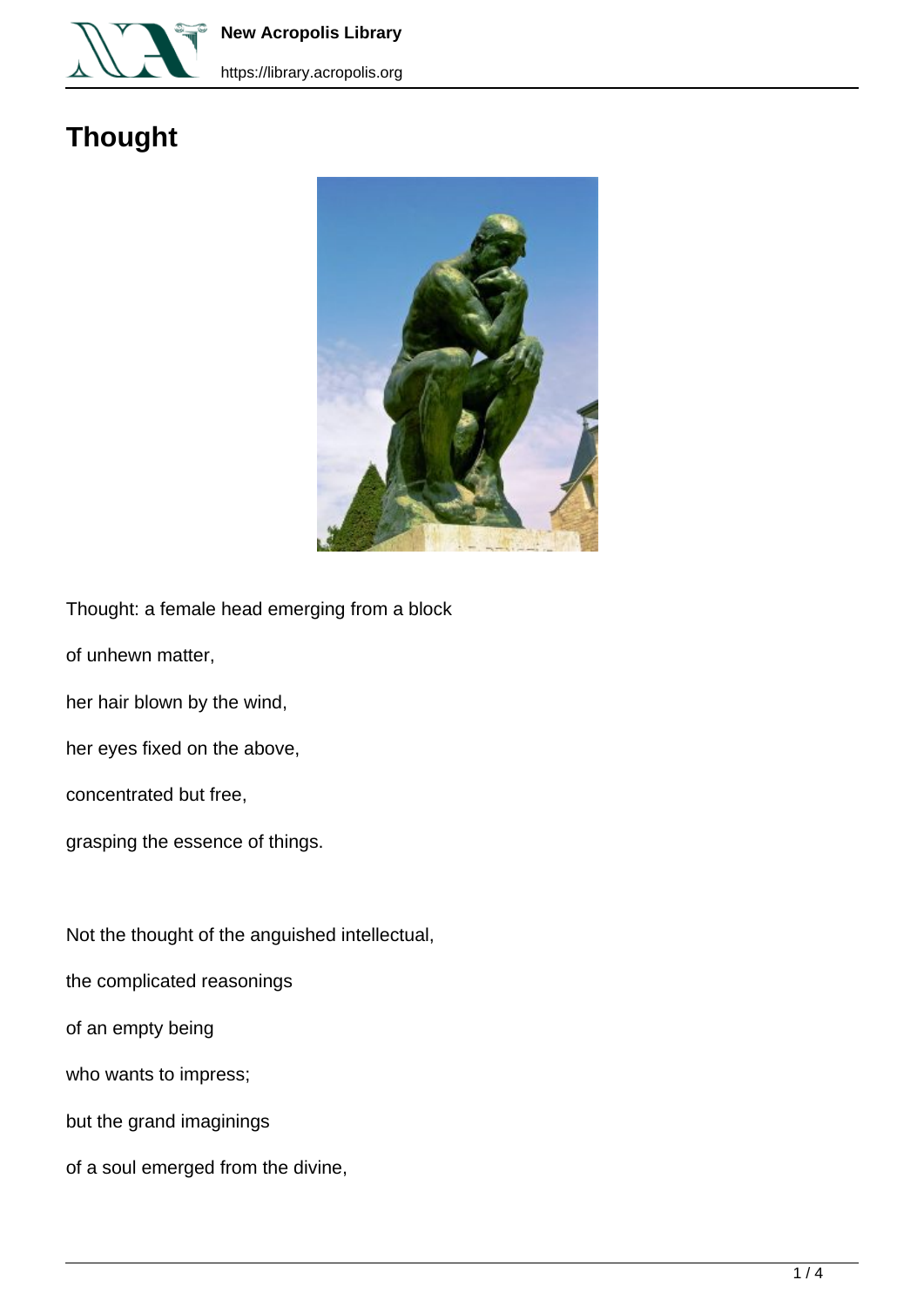

a child of Zeus, born from his head,

broken open by the axe of Hephaestus[2].

Free! That is the word that summarizes Thought. Free to range across the expanses of the mind like an eagle which nothing can contain. Seeing all, encompassing all, understanding what other beings can only sense.

In other times, Thought was cultivated,

recognized as the essence of the human being.

Not today.

Now thought is reduced, minimized and

left aside.

Vulgarity prevails.

Jackals laugh.

And the female head mourns,

calling to the visitors to the museum,

hoping that some

will remember and say,

I too am a Man[3]; I was born to think,

to dream, to penetrate the secrets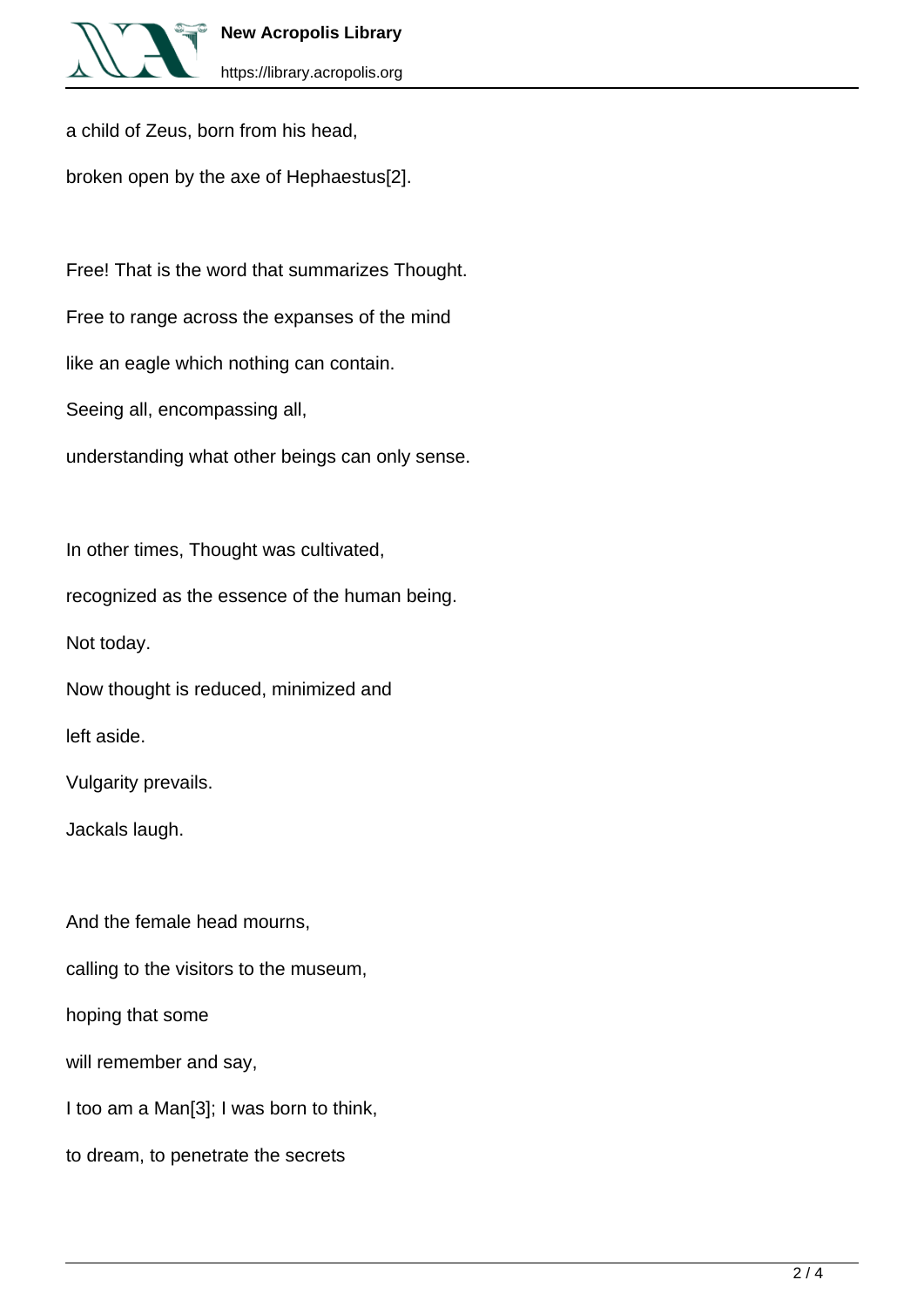

https://library.acropolis.org

of God, the Universe, the Soul.

\*\*\*\*\*\*\*\*\*

The philosopher Descartes famously said 'Cogito ergo sum' (I think therefore I am). Whatever he meant by that, we can extend it to mean that without thought we are not truly human, for it is thought that distinguishes the species of homo sapiens.

I would like to briefly consider the value of thought, which perhaps we too often take for granted. In Greek mythology it is said that when the different creatures were being endowed with their distinctive powers and abilities, there was a mistake in the process and human beings were left with nothing. So in order that they would have something to enable them to survive and flourish in this world, the brave and compassionate Titan, Prometheus, went up to Mount Olympus and stole some fire from Heaven, carried it down to Earth in a hollowed out reed and gave it to mankind.

With that fire, which is none other than the power of thought or mind, we built cities and artefacts, wrote books and studied the nature of the universe, becoming in some ways like the gods themselves. Perhaps that was why Prometheus was so harshly punished by Zeus.

The medieval philosopher Thomas Aquinas distinguished between two types of intellect or thought: the speculative and the practical, the former being concerned with truth and the latter with action. In this way, we may speculate on the nature of being and existence, or we may wonder whether there is enough milk in the fridge to make a cup of tea. Both types of thought are necessary, but it is the former that produces the great works of literature and art, or the great discoveries of science and metaphysics.

We are in no danger of losing the faculty of practical thought, for as Locke pointed out, at least when we are awake we are constantly thinking about something. But we may be in danger of losing our ability to think in a more metaphysical (beyond the physical) sense. This is a faculty that needs to be actively cultivated, otherwise it may atrophy.

On a number of occasions we at New Acropolis have conducted street surveys and interviews, where we have asked people for their views on different philosophical topics. Some people, naturally, are not interested, but others have been delighted to engage in thoughtful conversation and some have even been moved almost to tears, because they realise that such opportunities for deep conversation are so rare… and yet so human.

My poem, therefore, despite its undoubted lack of artistic merits, is a call to the human soul to cultivate the sacred art of thought, which begins and perhaps ends with reflection – upon oneself, upon nature, upon humanity, and not forgetting all that may be beyond, because thought should never be separated from intuition, or even from certain higher types of emotion which the ancients used to refer to as 'divine passions'.

This poem is loosely inspired by Rodin's sculpture 'Thought' which was exhibited at the British Museum in 2018.